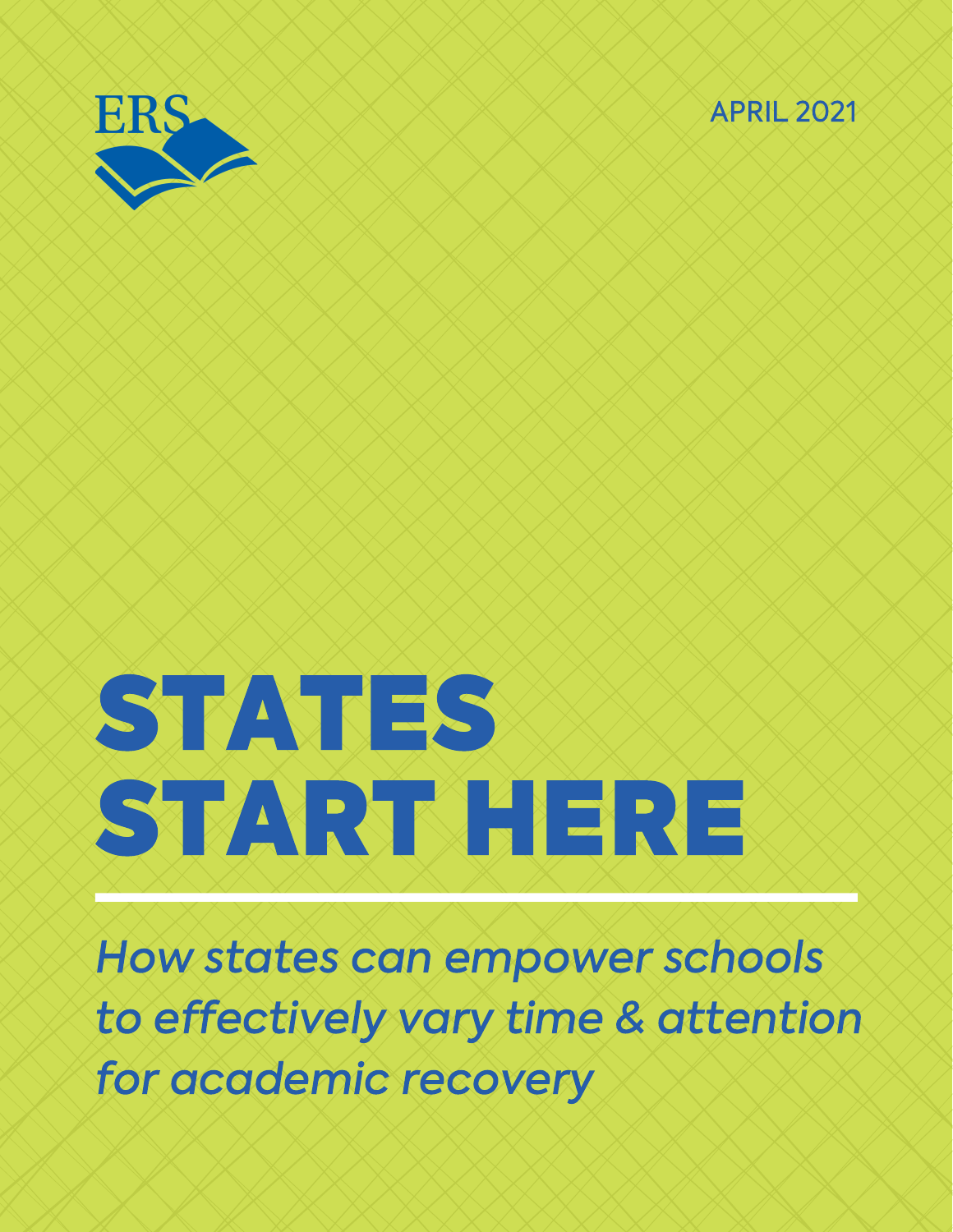EDUCATION RESOURCE STRATEGIES



## **STATES START HERE**

How States can Empower Schools to Effectively Vary Time & Attention for Academic Recovery

Tomas Molfino, Courtney Hitchcock, & Jonathan Travers **April 2021**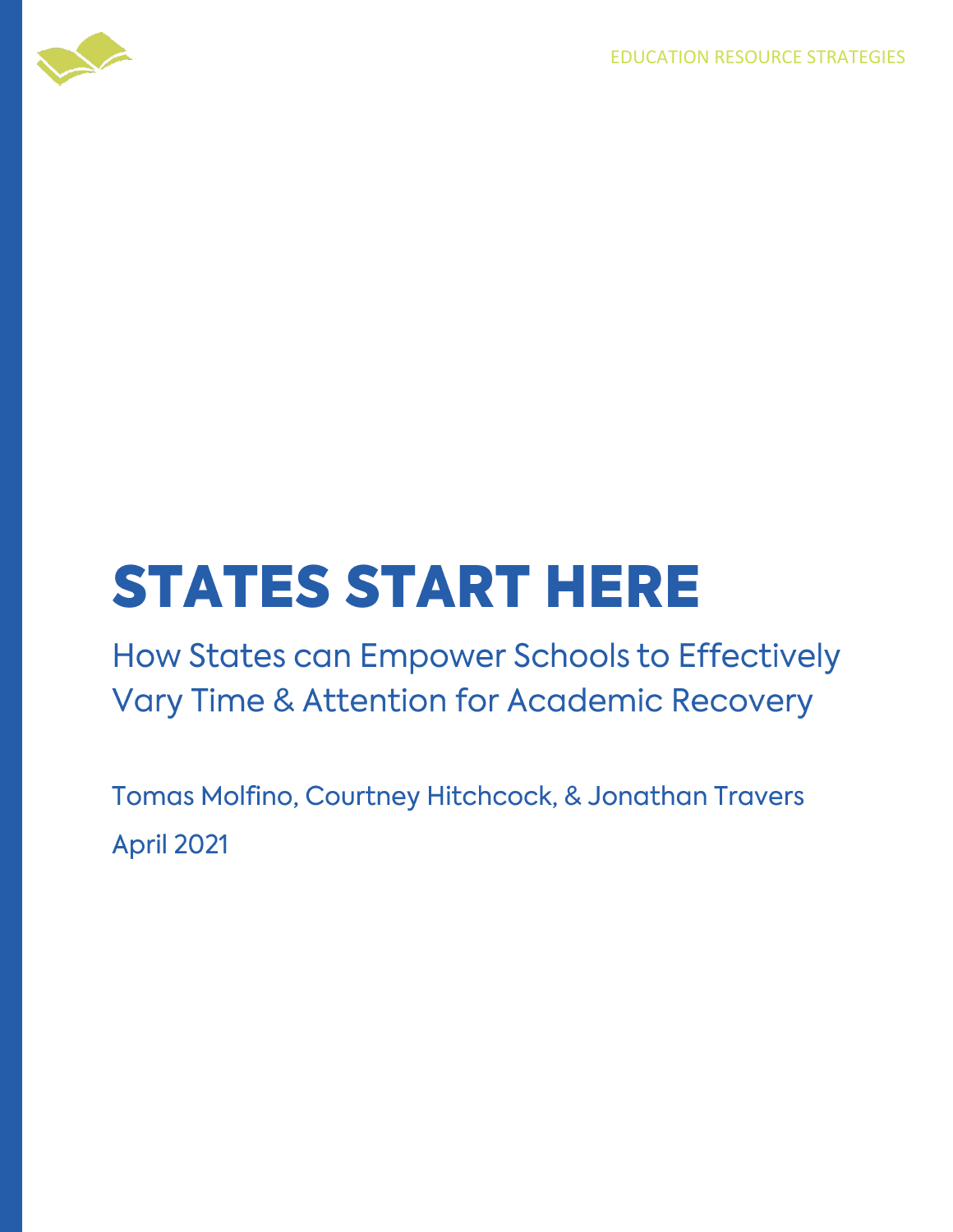

#### **INTRODUCTION**

To address the massive disruptions to learning wrought by the COVID-19 pandemic, American children will need more opportunities for differentiated, high-quality learning, stronger relationships with the adults in their school, and streamlined access to social-emotional support. These needs are especially keen  $-$  and therefore deserve focused attention  $-$  for the country's lowest-income students, Black and Latinx students, English language learners, and students with disabilities. Of course, these needs, while exacerbated by the current crisis, aren't new. Education leaders have been struggling to redesign schools and systems for decades to improve educational outcomes.

The American Rescue Plan provides states with [\\$122 billion](https://www.ed.gov/news/press-releases/department-education-announces-american-rescue-plan-funds-all-50-states-puerto-rico-and-district-columbia-help-schools-reopen) in Elementary and Secondary School Emergency Relief, which, along with ESSER, provide policymakers with an unprecedented opportunity to start to meet those extraordinary student needs and truly transform schools and systems.

[District leaders](https://www.npr.org/2021/03/16/977929029/tulsa-okla-schools-plan-to-use-latest-stimulus-to-expand-learning-opportunities) are already considering using ESSER funds to accelerate student learning through strategies such as tutoring, but such interventions alone will not be enough. It will take years to address the needs that have emerged from or been exacerbated by the pandemic — and the cost of doing so will far exceed even the huge amount of revenue most districts expect to receive.

State leaders must therefore support sustainable, long-term solutions that enable districts to fundamentally alter how they provide instruction, especially for students with the most need. States can build off shifts that districts have already made to transform how students receive instruction for these students. Over the past year, districts have changed from traditional instructional models of one teacher per in-person class for a set number of minutes each day to a student experience that leverages different learning modes and a variety of staff and community partners that better target support to individual student needs. Of course, schooling this year hasn't been ideal by any means. But schools made shifts that demonstrate the kind of change that is possible, and some of those shifts are bright spots worth sustaining.

Navigating how to sustainably change existing structures for the better can feel overwhelming, so we have identified five "power strategies" (Empowering, Adaptable Instruction, Time & Attention, The Teaching Job, Relationships & Social-Emotional Supports, and Family & Community Partnerships) to accelerate equity-focused recovery and redesign. The power strategies come out of decades of research about how successful schools accelerate learning for every child – even those who may enter way behind grade level, they address the most urgent needs caused by this crisis, and they have the potential to change cost structures so they can be sustained over time. Our new [Start Here Series](https://www.erstrategies.org/tap/start_here) features emerging examples of districts and schools around the country putting the power strategies to work.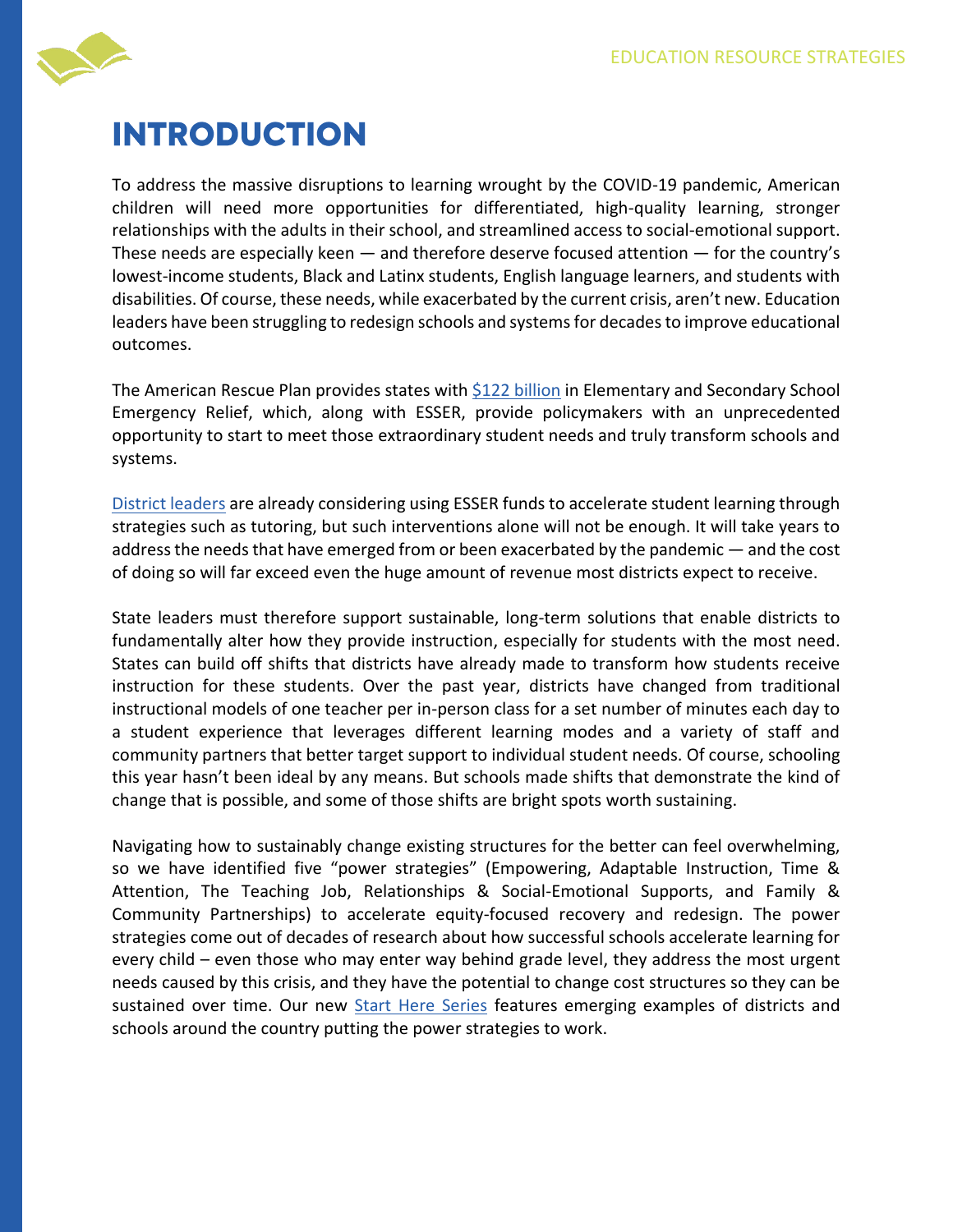

*States Start Here* builds on the Start Here Series by detailing how state leaders can empower districts with the flexibility to implement and invest in the kinds of changes driven by our power strategies.

While state policies play a critical role across all the power strategies, they play a particularly pivotal role in enabling strategic use of Time & Attention, especially in the policy areas related to instructional time and class size. For this reason, **we urge states to revisit current policies around instructional time and class sizes to enable districts to expand and vary [the time](https://eric.ed.gov/?id=ED534894) and individualized [attention](https://nepc.colorado.edu/publication/does-class-size-matter) students receive, while still holding districts accountable for strong student outcomes**.

In the following sections we discuss what strategic practice around instructional time and attention looks like, what the state role could be to enable these practices, and what other strategies state leaders might consider as they promote learning acceleration.

#### **POWER STRATEGIES: TIME & ATTENTION**

Current state policies around individual time and attention that define and prescribe total instructional hours or class sizes may directly or indirectly inhibit districts from implementing strategic instructional practices.

For students — especially those with the greatest needs — to engage in learning that meets their distinct needs, districts will need the flexibility to explore new ways to expand and vary [the time](https://eric.ed.gov/?id=ED534894) and individualized [attention](https://nepc.colorado.edu/publication/does-class-size-matter) they receive inside and outside of traditional school hours. Imagine if students in high priority grade levels and subjects, such as third grade literacy or ninth grade algebra, had significantly smaller class sizes. Or if a school were able to assign multiple educators  $-$  including aides, social-emotional support staff, and administrators  $-$  to push into targeted classes, enabling more "just-in-time" instruction in small groups and one-on-one. To provide this additional attention in practice, districts either need to hire substantially more instructional staff or engage in resource trade-offs: strategic class size reductions in priority areas means increasing class sizes elsewhere to keep resource use neutral. So, while there is no state policy that prevents districts from reducing class sizes, there are requirements on class sizes that would make such resource trade-offs impossible. For example, [in Revere High School](https://www.erstrategies.org/news/progress_for_revere_ninth_graders) in Massachusetts, school leaders deliberately reduced classes in 9th grade to facilitate the transition to high school, which meant increased class sizes for upper grades.

In addition to varying the attention students receive, districts will need to ensure that each student spends the amount of time they need in each subject to reach competency. Equitable education will mean that different students receive different amounts of time based on their needs. This may mean extending learning time or differentiating existing time across subjects by student need. Districts will want to provide students with personalized amounts of time for foundational, high-priority subjects and skill development, meaning that some students may experience more time in some subjects than others. However, states' seat time requirements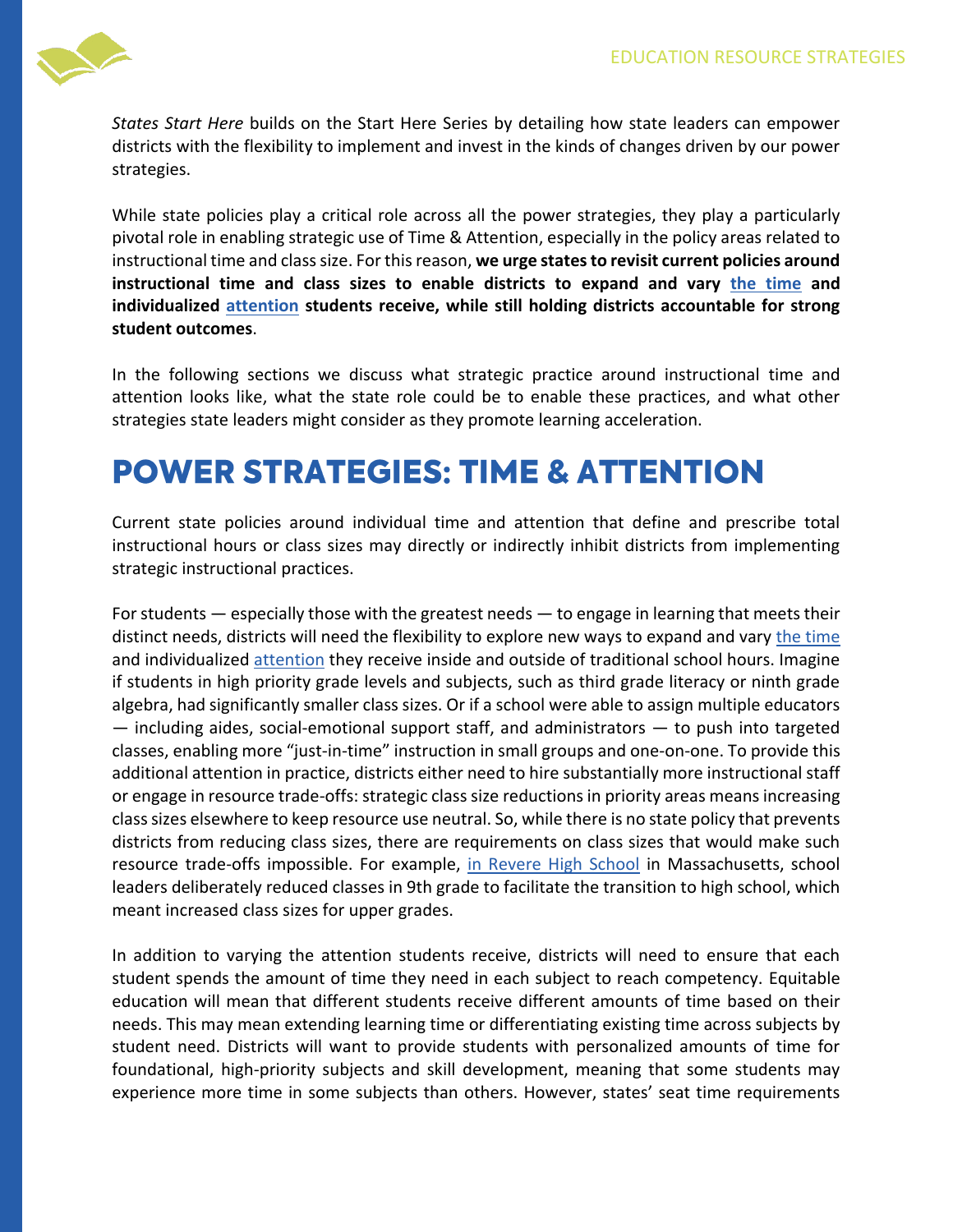

standardize learning time, both preventing students from moving onto new content when they are ready and prematurely pushing students into new content. To ensure students spend the right amount of time on the right content, states need to consider competency-based systems. For example, students in [Connecticut](https://portal.ct.gov/SDE/Mastery-Based-Learning/Guidelines-for-Implementing-Mastery-Based-Learning) can demonstrate content mastery in lieu of seat time. In competency-based instructional models students demonstrate mastery, as opposed to meeting time requirements, to move ahead.

Similarly, districts may look to increase educators' capacity to focus on students' distinct needs by taking an "all hands on deck" approach that leverages families, community volunteers, college students, and retired teachers who can support learning in indirect ways, such as providing resources or prepping materials. A district may even explore options for providing intensive tutoring to groups of students who need the most help by partnering with local organizations and service providers, coordinating with a local university, or creating new roles for existing staff. However, in practice, districts often must rely solely on certified teachers to provide instruction. To enable flexible staffing models that increase student attention, states need to consider whether their definition of instruction limits non-certified experts from supporting students and consider other ways of ensuring quality instruction. In response to the pandemic, states like [Massachusetts](https://www.doe.mass.edu/news/news.aspx?id=26200) relaxed out-of-field teaching regulations to give school and district leaders more tools to create structures and roles that fit the moment, but instructors still needed to be certified. States now can make permanent what has worked from the past year.

In the short term, instructional time and class size policies are unlikely to constrain strategic practices, as districts can use ESSER funds to pay for these supplemental resources or reduced group sizes without reallocating from other areas. However, for these research-based, highly impactful strategies to be sustainable beyond the next few years, schools and districts will need the flexibility to make the kinds of resource tradeoffs described here. If we don't change state policies to enable structural changes, districts will likely simply layer on top of broken systems interventions such as tutoring, which will disappear when the funds run out and leave students worse off. For our lowest-income students, Black and Latinx students, English language learners, and students with disabilities – all of whom have been hardest hit by the pandemic – we can't allow this to happen.

#### **THE STATE ROLE**

Students' experiences are, to an extent, bounded by state policies that prescribe when students learn, who they learn with, and who they learn from. Specifically, instructional time and teacher certification requirements interact with class size limits in four key ways that limit districts' ability to flexibly target additional time and attention to students:

1. State policies generally define "instructional time" based on a more traditional, narrow vision of what instruction looks like: one teacher standing in front of a certain number of students, delivering content for a set amount of time. Some [state policies](https://excelined.org/2018/11/27/transitioning-to-student-centered-learning-moving-beyond-seat-time/) include language that **instruction must happen under the immediate supervision of a certified**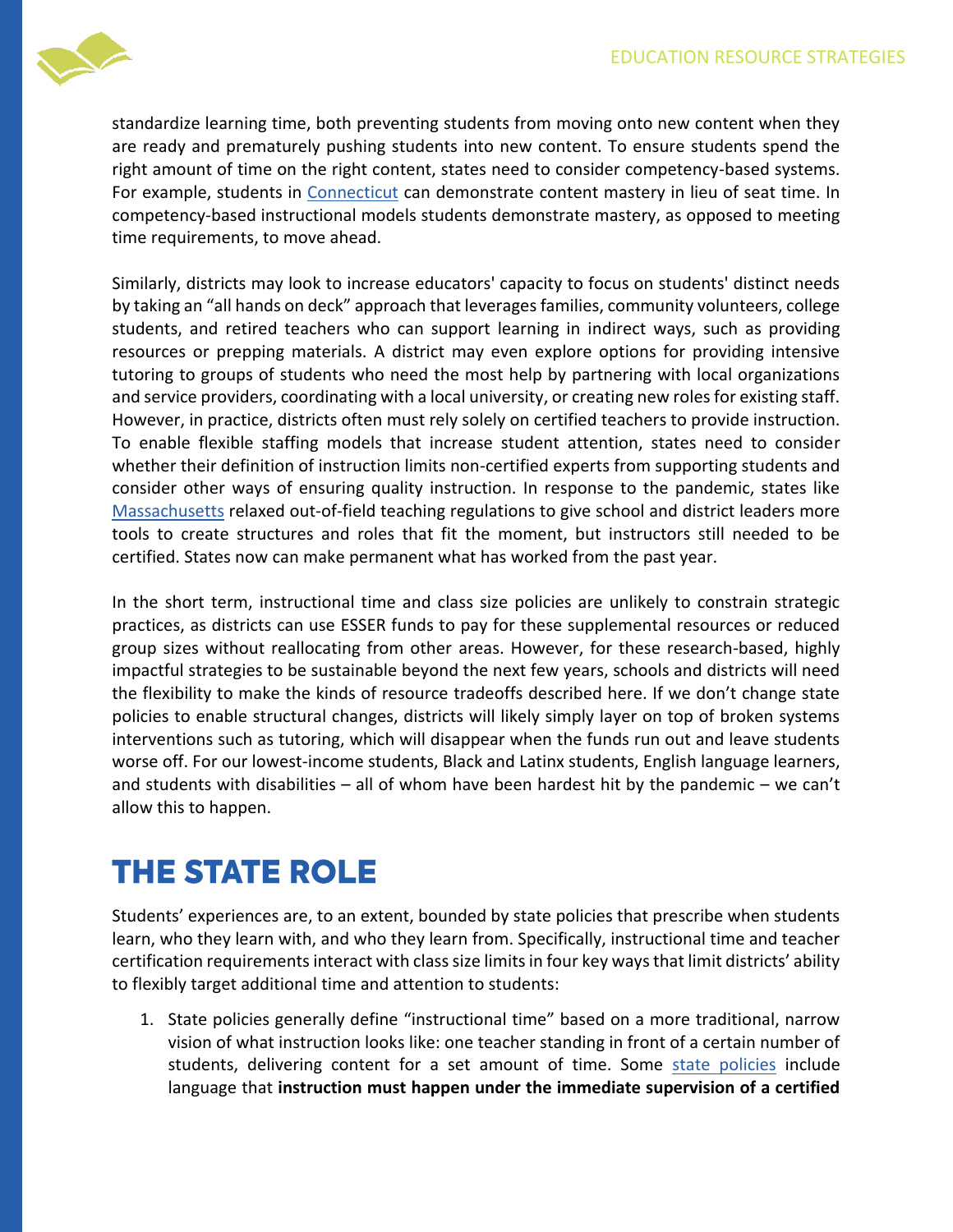

**employee.** These requirements may inhibit flexible staffing models that increase student attention by leveraging experts in the community, targeted use of online instructional resources, or non-certified school staff from supporting students.

- 2. [Some states](https://excelined.org/2018/11/27/transitioning-to-student-centered-learning-moving-beyond-seat-time/) **fund districts based on hours of instruction**, which is traditionally thought of as the hours a student spends during the school day with a certified teacher. Using a prescriptive definition of hours of instruction often excludes certain activities from counting as instructional time, such as online courses that require fewer hours to complete or activities that happen outside of the traditional school day. While these policies don't *prohibit* districts from using online courses or extending the school day or year, they could make it harder for districts to fund these strategies after ESSER funds run out, even if proven highly effective.
- 3. **Parameters around instructional time** may limit a district's ability to personalize how much time students spend across subjects and if and how districts extend the school day or year. For example, three states set [maximum time requirements r](https://internal-search.ecs.org/comparisons/instructional-time-policies-02?sort=1294)ather than minimums, ranging from 5.75 to 8.5 hours per day, and fourteen states have [parameters](https://internal-search.ecs.org/comparisons/instructional-time-policies-03?sort=1295) around specific school start and end dates. Districts often cannot extend learning time beyond these state parameters, limiting districts' abilities to serve students who are furthest behind or most impacted by the pandemic. Instructional time parameters not only place boundaries on when students can learn, but also on how much time they can spend in different subject areas. Eighteen states and Washington D.C. rely on seat time [requirements](https://excelined.org/wp-content/uploads/2019/11/ExcelinEd.Innovation.NextGenerationLearning.SeatTimeReport.pdf), which limit a district's ability to vary instructional time by need, forcing students to experience a standardized amount of learning across all subjects independent of their proficiency. Districts are further disincentivized from personalizing instructional time for students if funding is based on a set number of hours by subject.
- 4. State policies often regulate the amount of attention that students receive through **average or maximum class sizes**, restricting differentiation strategies districts can implement. About [two-thirds](https://www.nctq.org/contract-database/stateReport.) of states have a written policy in place around class sizes for all or a subset of grades. States that regulate maximum class sizes, expressly prohibiting classes from exceeding certain levels, limit a school's ability to strategically create higher class sizes in one area (or at certain times in the school day) to significantly reduce class sizes in another. Other states require districts to meet class size averages. While this policy may appear to provide more flexibility than policies dictating class size maximums, averages are often interpreted by the education community and leaders as the standard that is expected to be met for all classes. As a result, we often see similar class sizes across schools and courses, with little differentiation by subject or student. To accelerate student learning, districts will have to target substantial class size reductions to priority students or subject areas.

Policies around class size and instructional time were instituted to ensure that all students receive a minimum standard of instruction. However, as districts use the power strategies to innovate on what instruction can look like, states need to reconsider how policies limit the ways in which districts can expand and vary time and attention for students and achieve equity. States must